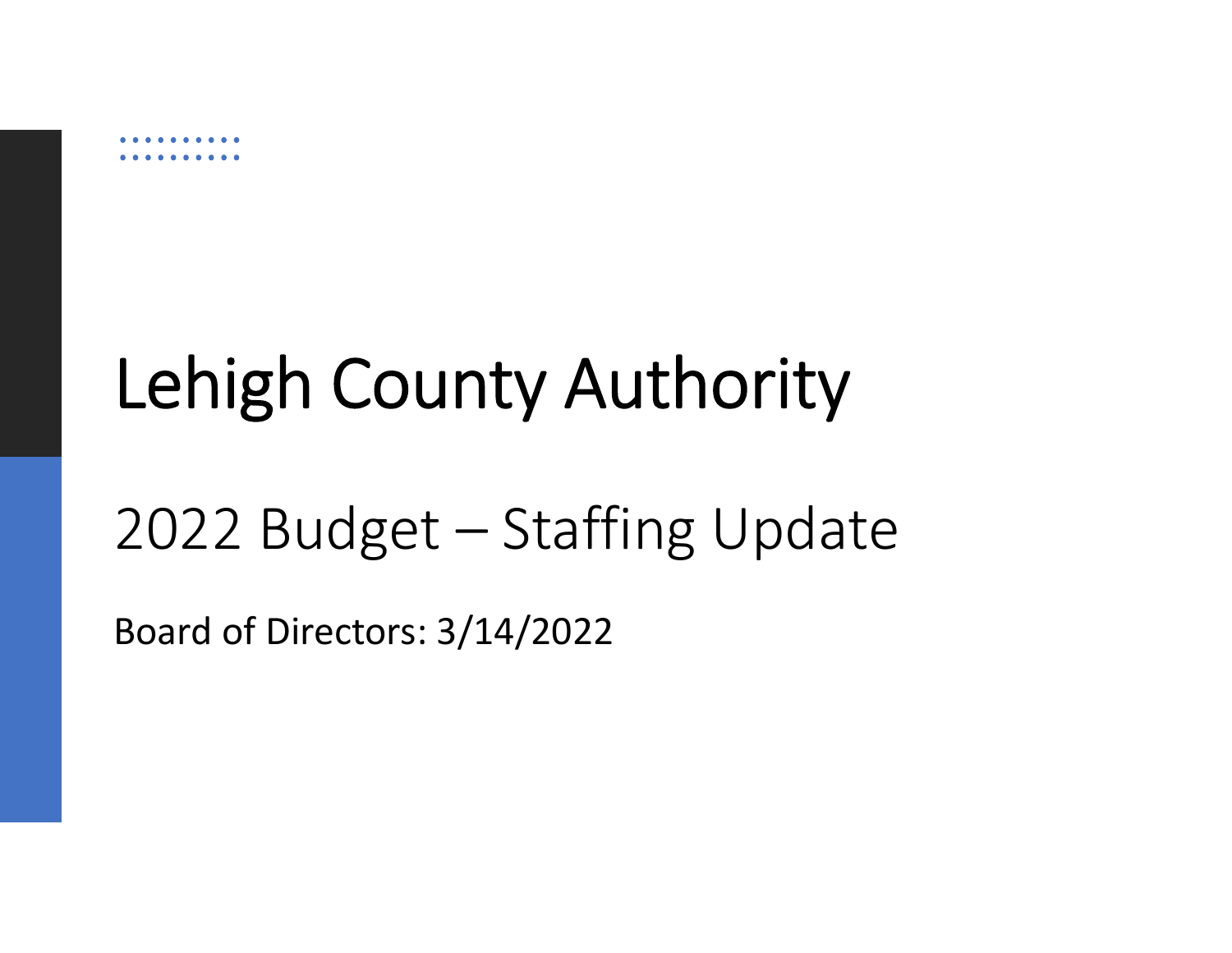

### 2022 Budget Review

- Staff positions added to address needs outlined in strategic plan
	- Employee Development
	- Process Improvement
	- Asset Management
- Board action: 10/25/2021
	- Budget approval including staff additions
	- Prior to filling Process Improvement or Asset Management positions, refine job scope and review with Board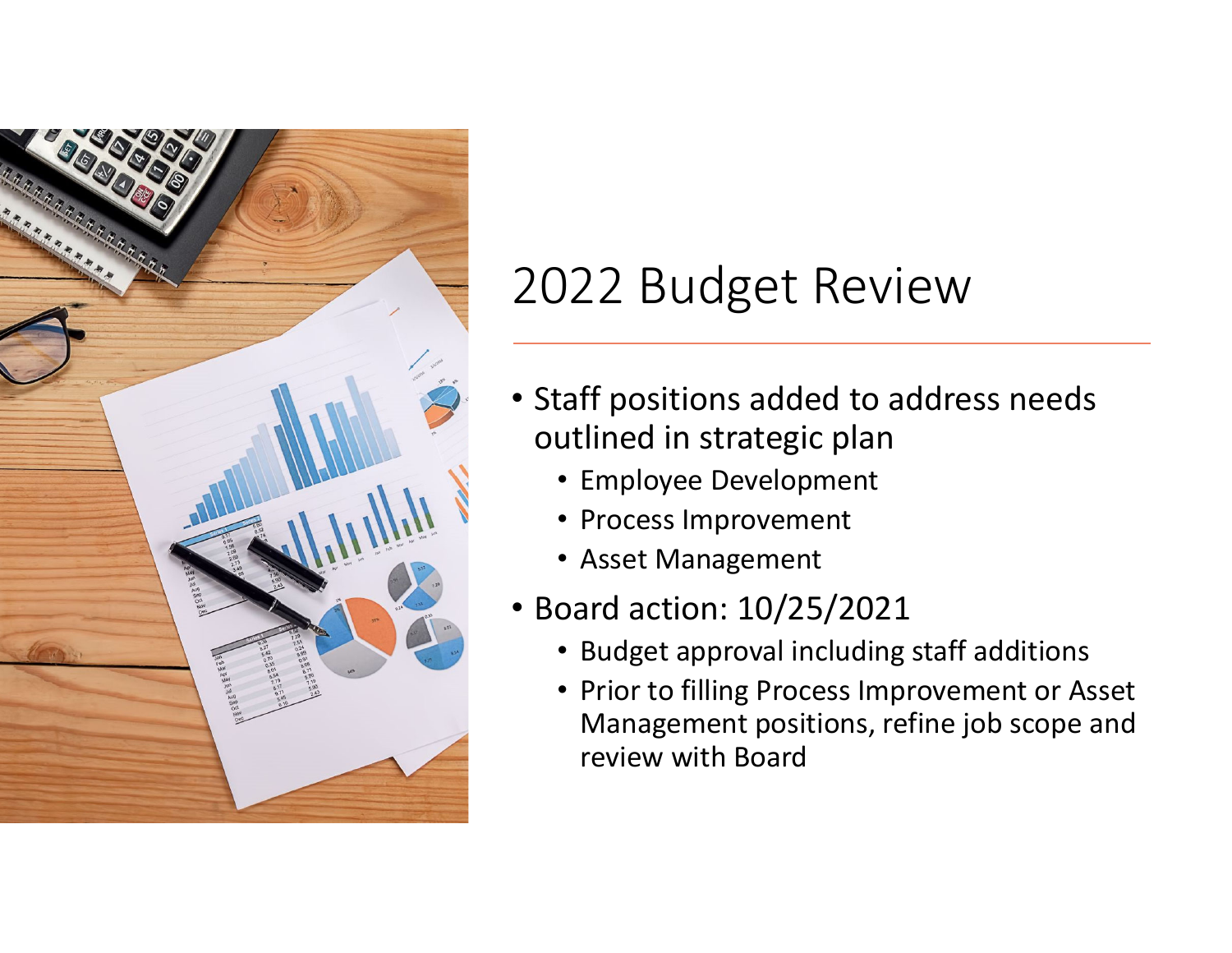#### Process Improvement: Primary "Pain Point"

#### Manual / spreadsheet‐based financial processes

#### Financial software challenges (root cause)

| Implemented in 2007 |  |
|---------------------|--|

```
Customized around
 LCA processes vs.
  best practices
```

```
Does not work for
today's scope of
   business
```
Inhibits automationand integration with other systems

Approximately 40% of staff‐identified process improvement "wish list" items tied to financial processes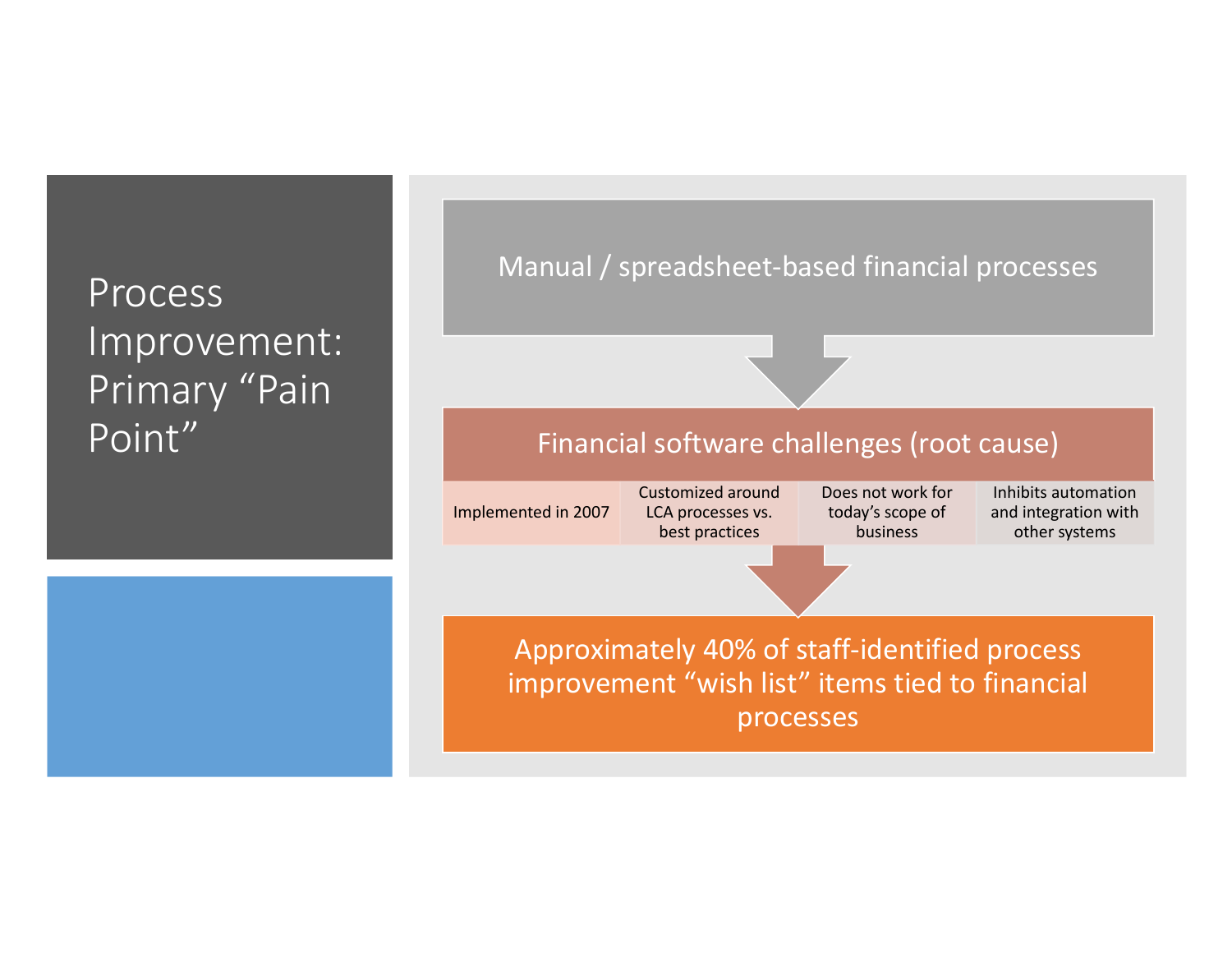### Process Improvement: Recommended Approach

• Reallocate 2022 staffing budget for <sup>a</sup> Process Improvement position. Instead, use consultant to conduct needs analysis and develop road map for resolving the issues with the financial system.

Expected consulting cost: \$50,000 ‐ \$75,000

2022 Budget impact: Lower overall expense via elimination of recruiting and benefit costs for staff position that will not be filled.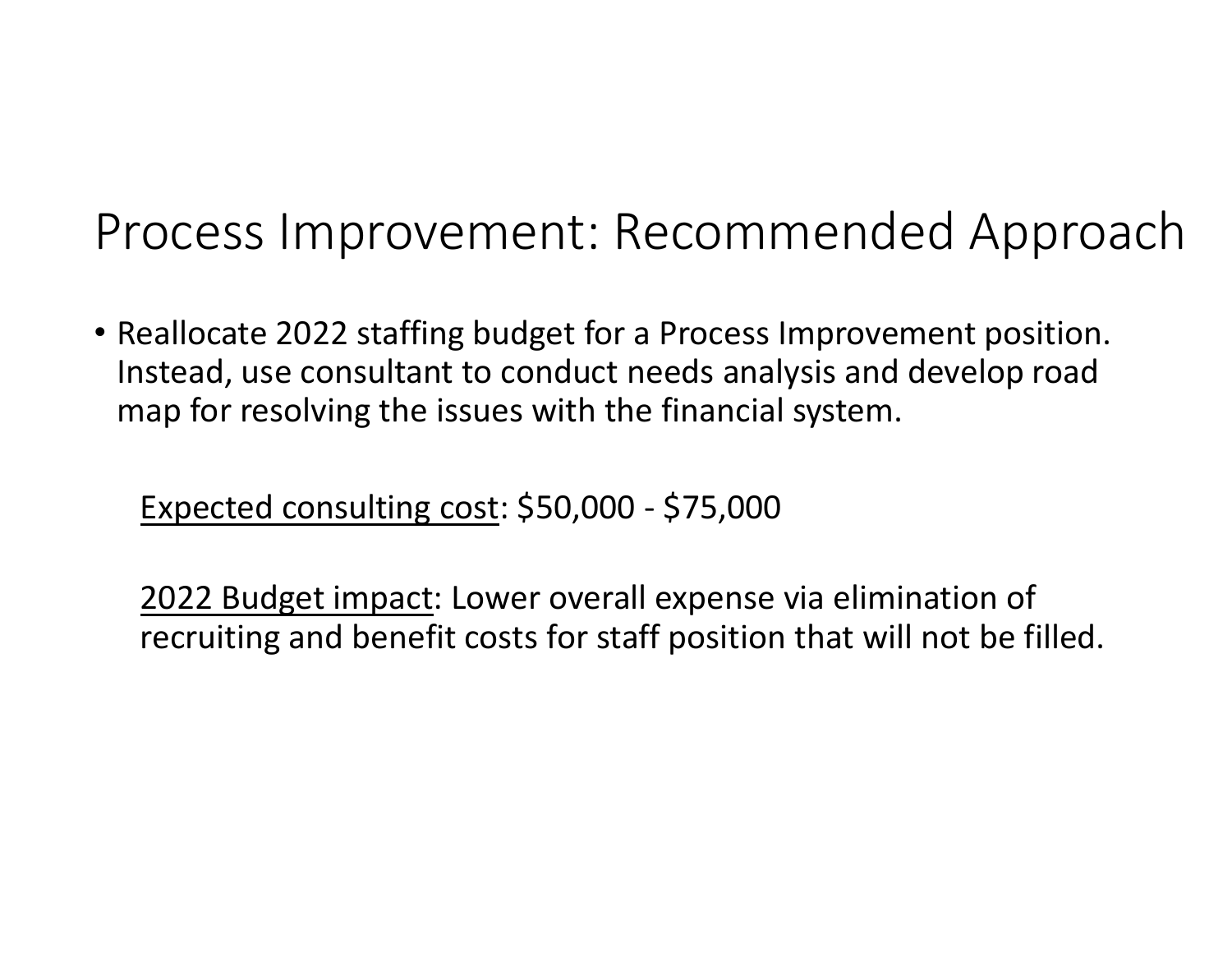## Asset Management

- Internal Team Kickoff Sessions January & February
	- Defining asset management
	- Assessing current status & capabilities
	- Sequencing activities to build the program
	- Creating vision for 2022 work
	- What staffing is needed to support the program?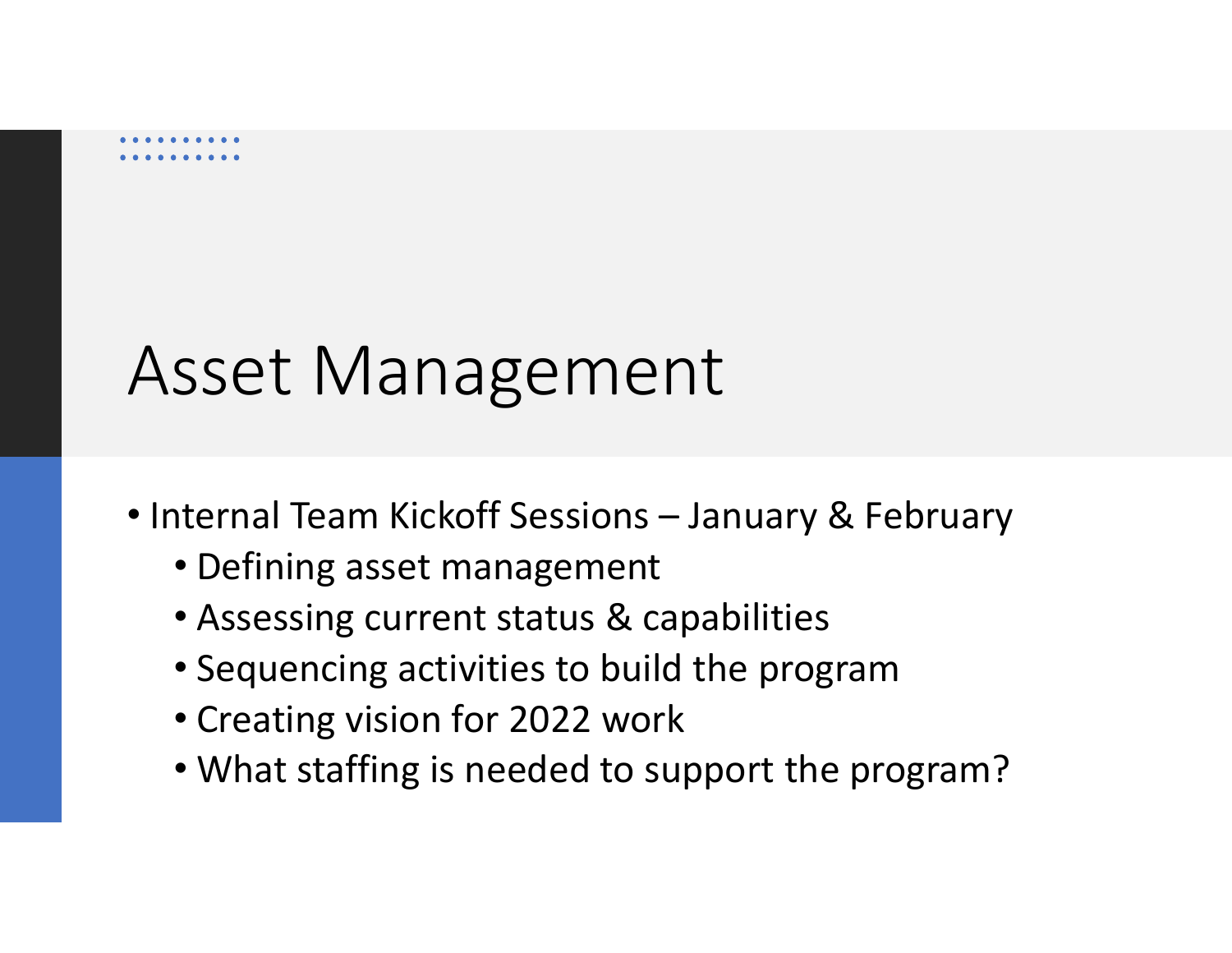#### LCA Team's Definition of Asset Management:

• An integrated set of processes to minimize life‐cycle costs of owning, operating, maintaining, adding, and replacing assets at an acceptable level of risk while delivering desired levels of service.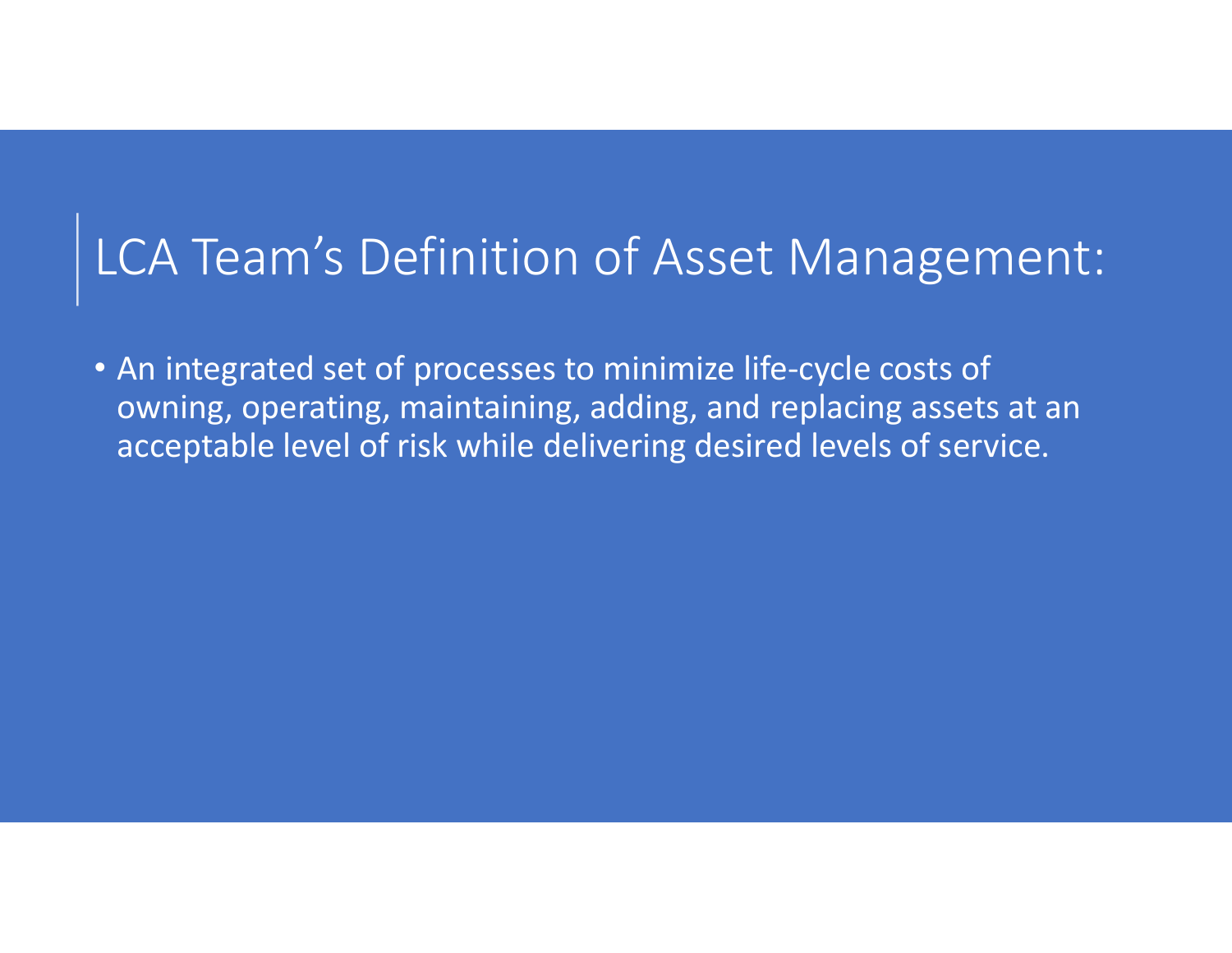### Definition of Asset Management:

#### *What does this mean?*

• An integrated set of processes to minimize life-cycle costs of owning, operating, maintaining, adding, and replacing assets at an acceptable level of risk while delivering desired levels of service.

*Program goals relate to minimizing costs, managing risk, and achieving service goals.*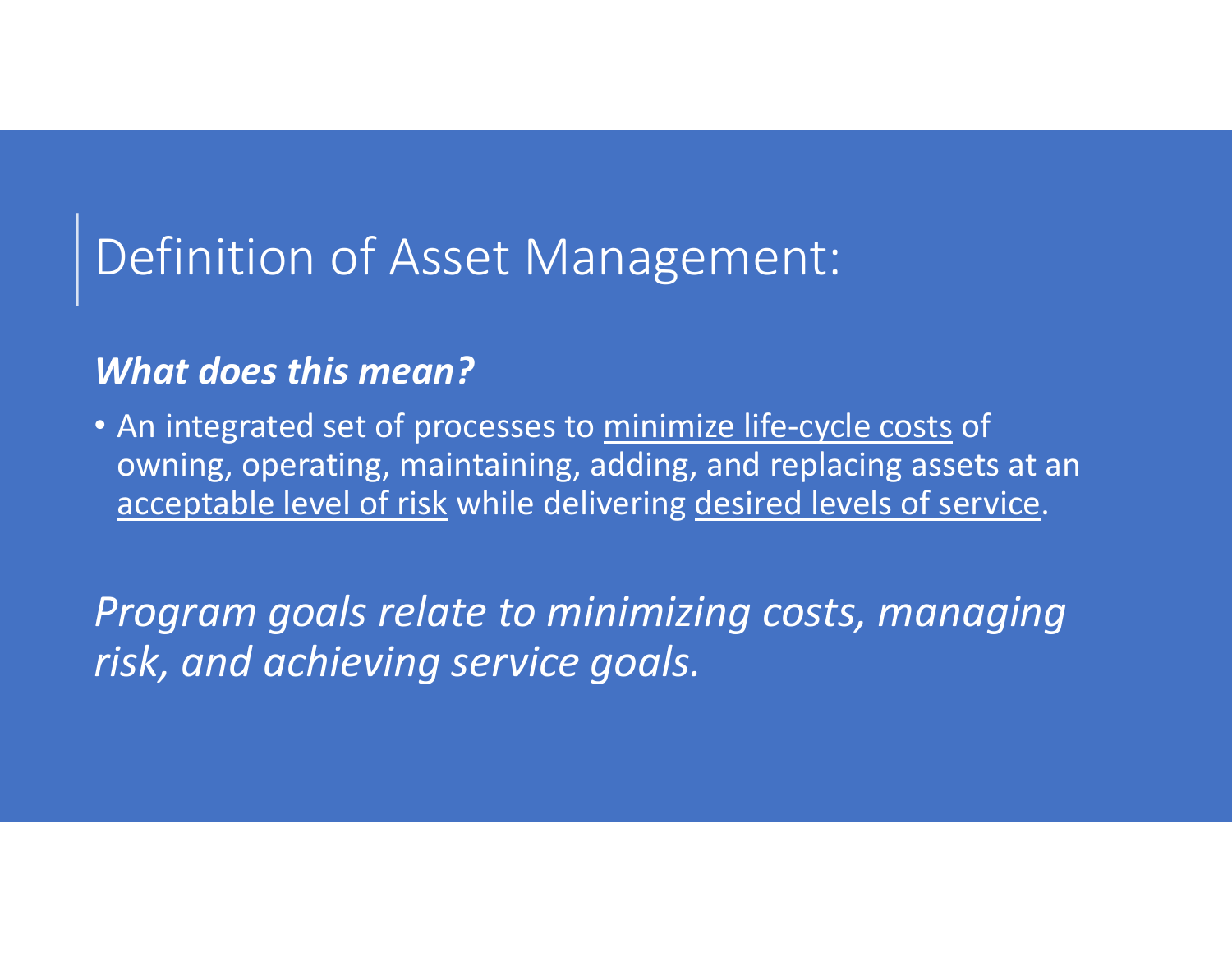### Definition of Asset Management:

#### *What does this mean?*

• An integrated set of processes to minimize life‐cycle costs of **owning, operating, maintaining, adding, and replacing assets** at an acceptable level of risk while delivering desired levels of service.

*System maintenance (and tracking it!) is the first building block of asset management.*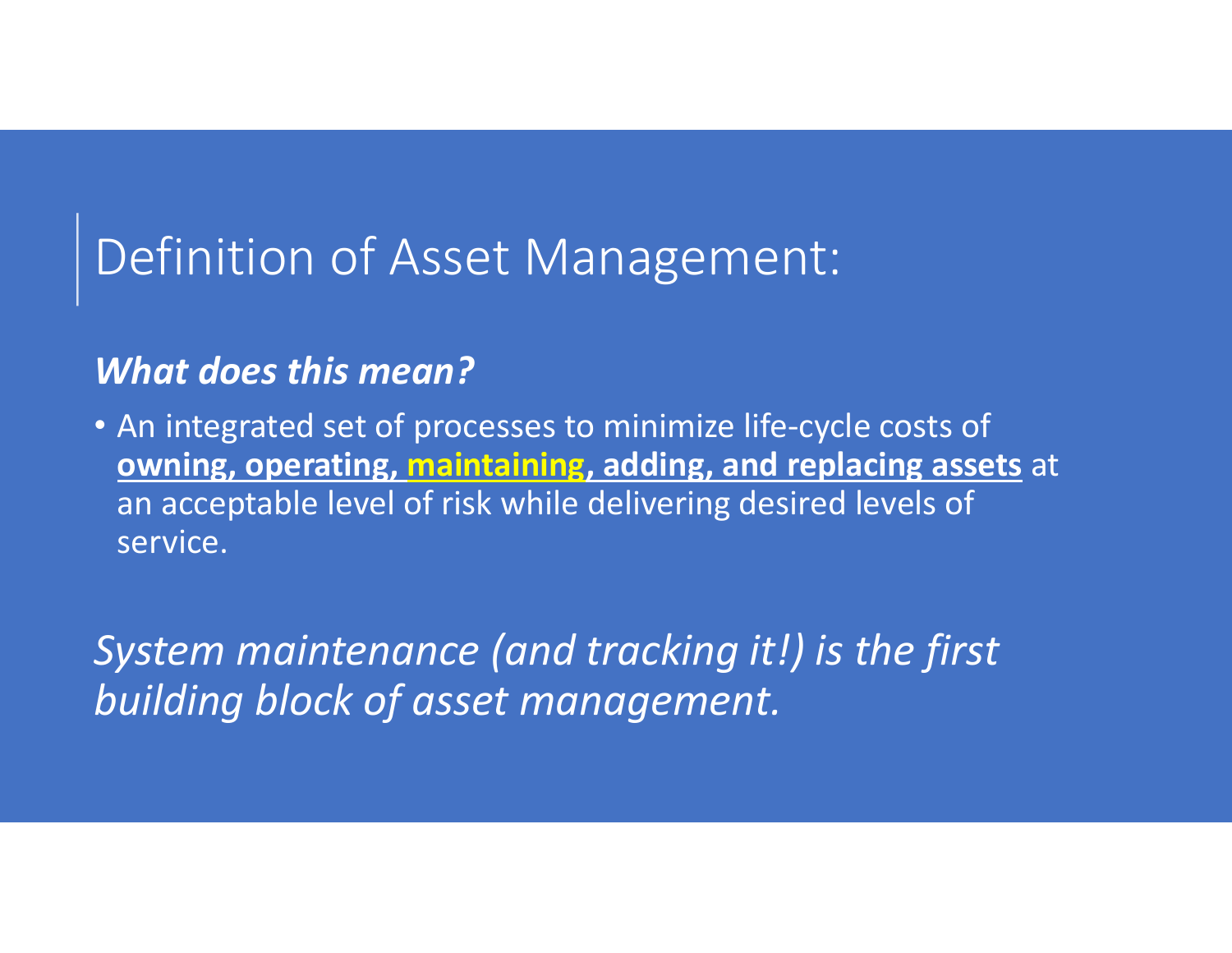Activity Categories Assessed:

• Asset Performance & Service

• Maintenance

• Financial Planning

- Data Management
- Master Planning / Improvements Planning

• **25 specific activities assessed**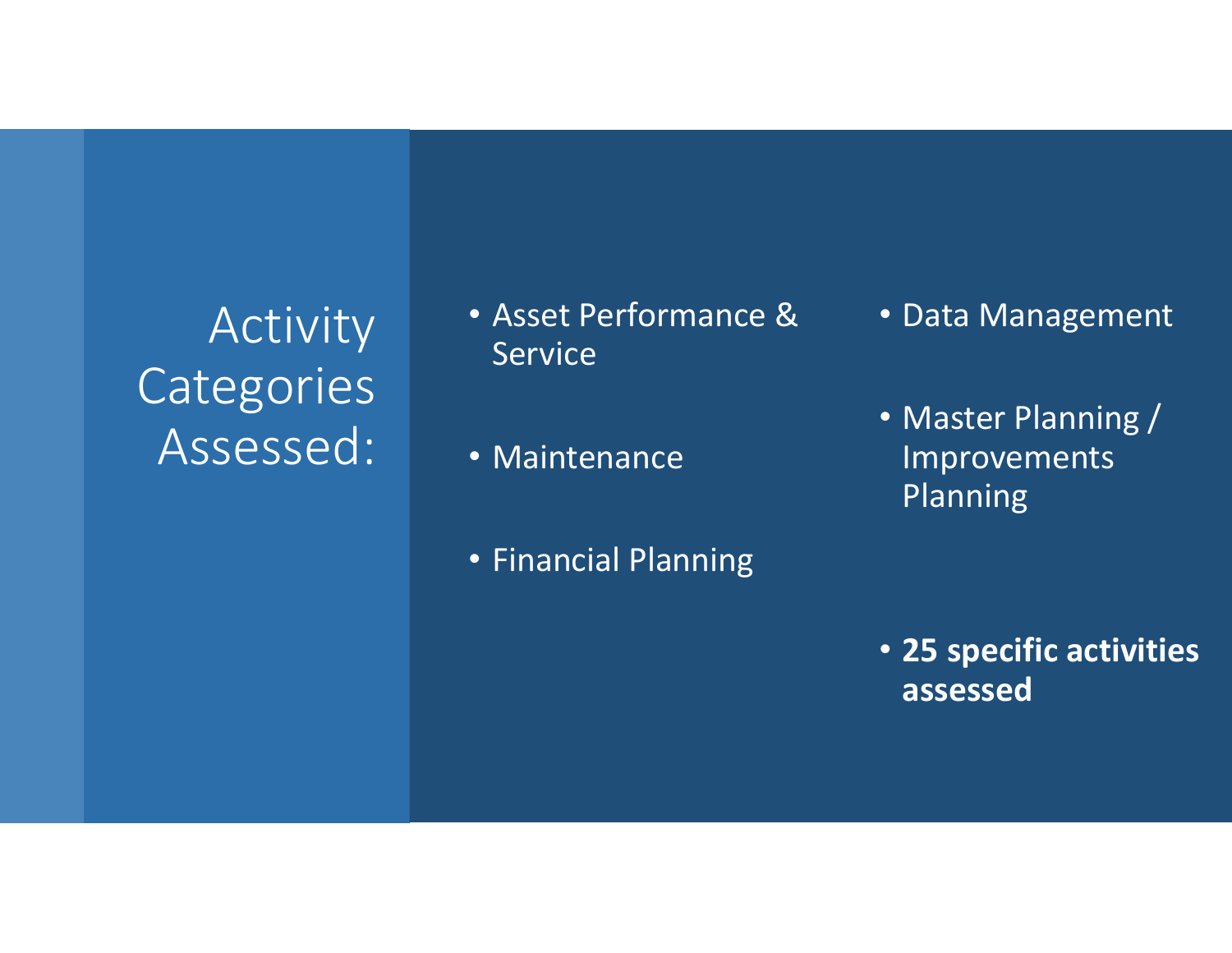### First Tier Activities – Staffing Assessment

#### **Staffing in Place: Restructure to Increase Cross‐Organizational Visibility & Collaboration**

| <b>Asset Management Work Category</b> | <b>AM Activity / Function</b>                           |
|---------------------------------------|---------------------------------------------------------|
| Data Management                       | <b>Project Management Information System</b>            |
| Data Management                       | <b>Material Inventory Development</b>                   |
| Data Management                       | <b>Asset Registry Management</b>                        |
| Data Management                       | <b>Identification &amp; Tracking of Critical Assets</b> |

#### **Staffing Partially in Place: Restructure & Add Maintenance‐Focused Position**

| <b>Asset Management Work Category</b>                              | <b>AM Activity / Function</b>          |
|--------------------------------------------------------------------|----------------------------------------|
| <b>Maintenance</b>                                                 | <b>Maintenance Activity Tracking</b>   |
| Master Planning / Improvements Planning Asset Condition Assessment |                                        |
| Data Management                                                    | <b>Asset Condition Data Capture</b>    |
| Maintenance                                                        | <b>Preventive Maintenance Planning</b> |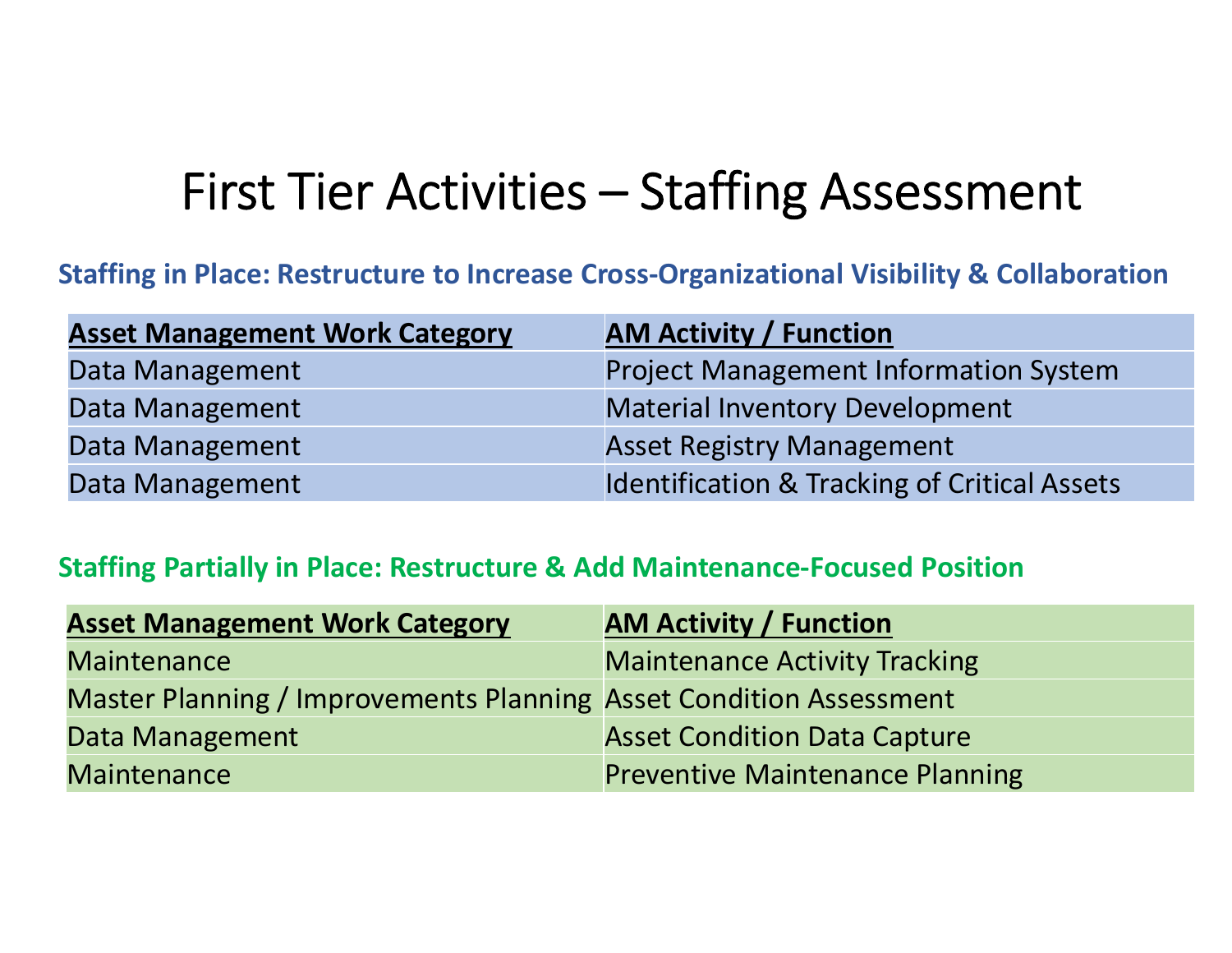#### Asset Management: Staffing Approach

1. Reorganization technology group to support collaboration across the organization

2. Add maintenance‐ focused position within Plant Operations group

3. Consider future leadership of the program through consolidation of related functions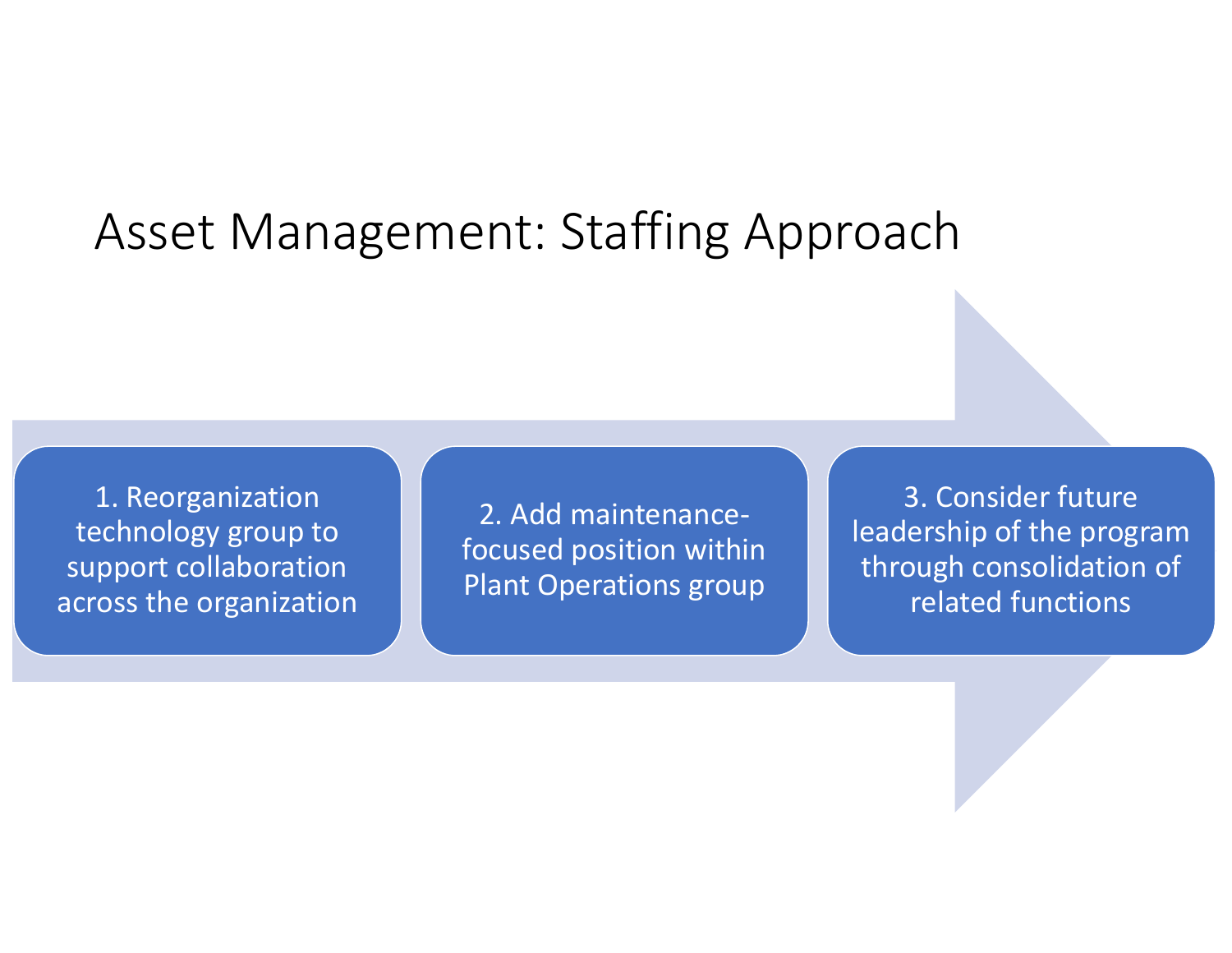#### **LCA Organization Structure – Current**

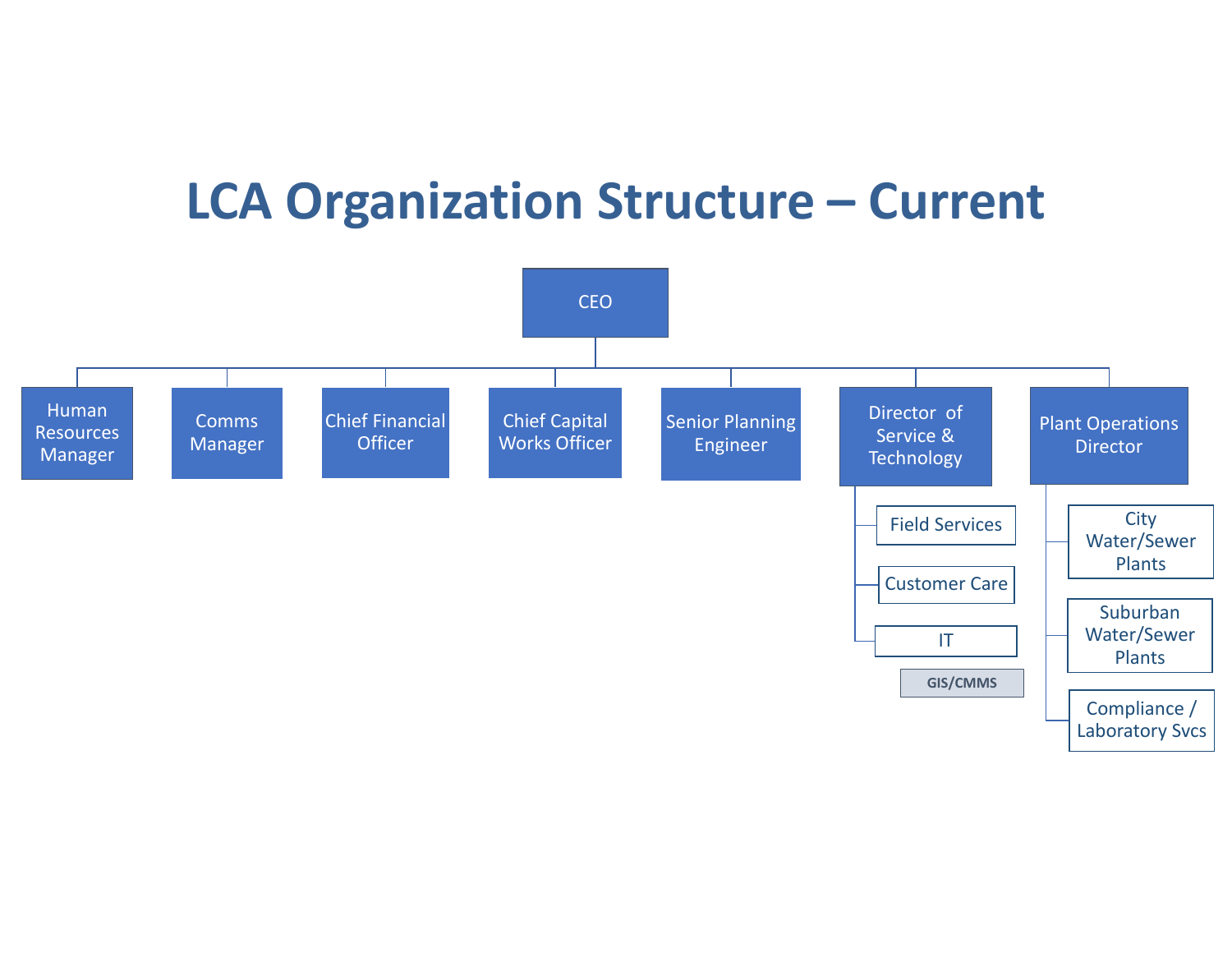#### **2022 Recommendation**

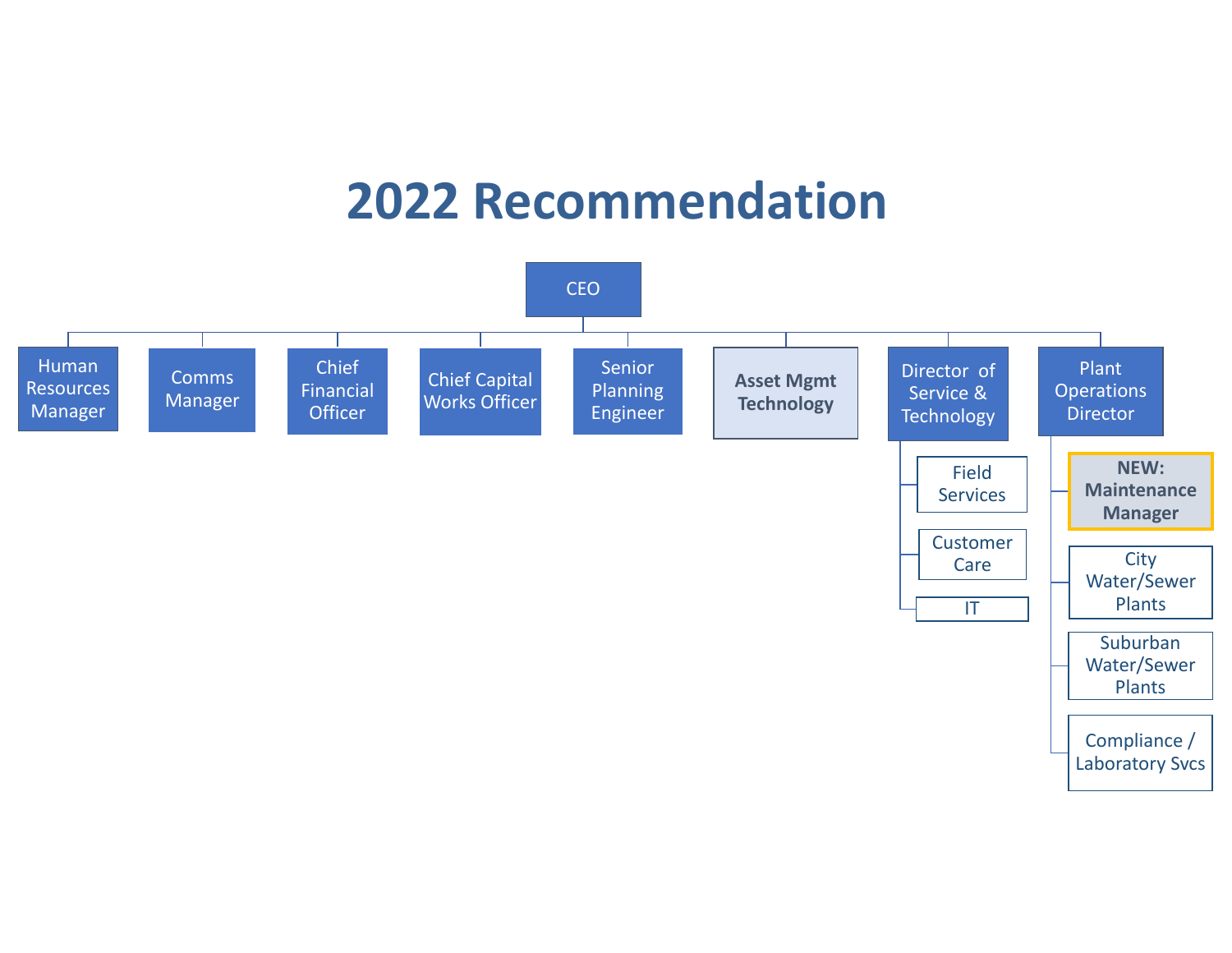### 2022 Staffing Recommendation

- **Asset Management** Create Maintenance Manager position to add staff capacity in the following areas:
	- Standardization of maintenance across operations, including preventive maintenance
	- Full adoption and consistent usage of maintenance management system
	- Line staff training on standard practices and use of system
	- Developing inventory system for materials and equipment
	- Collection of asset condition data
	- Identification and prioritization of critical assets
	- Development of key maintenance metrics to support next steps in Asset Management program development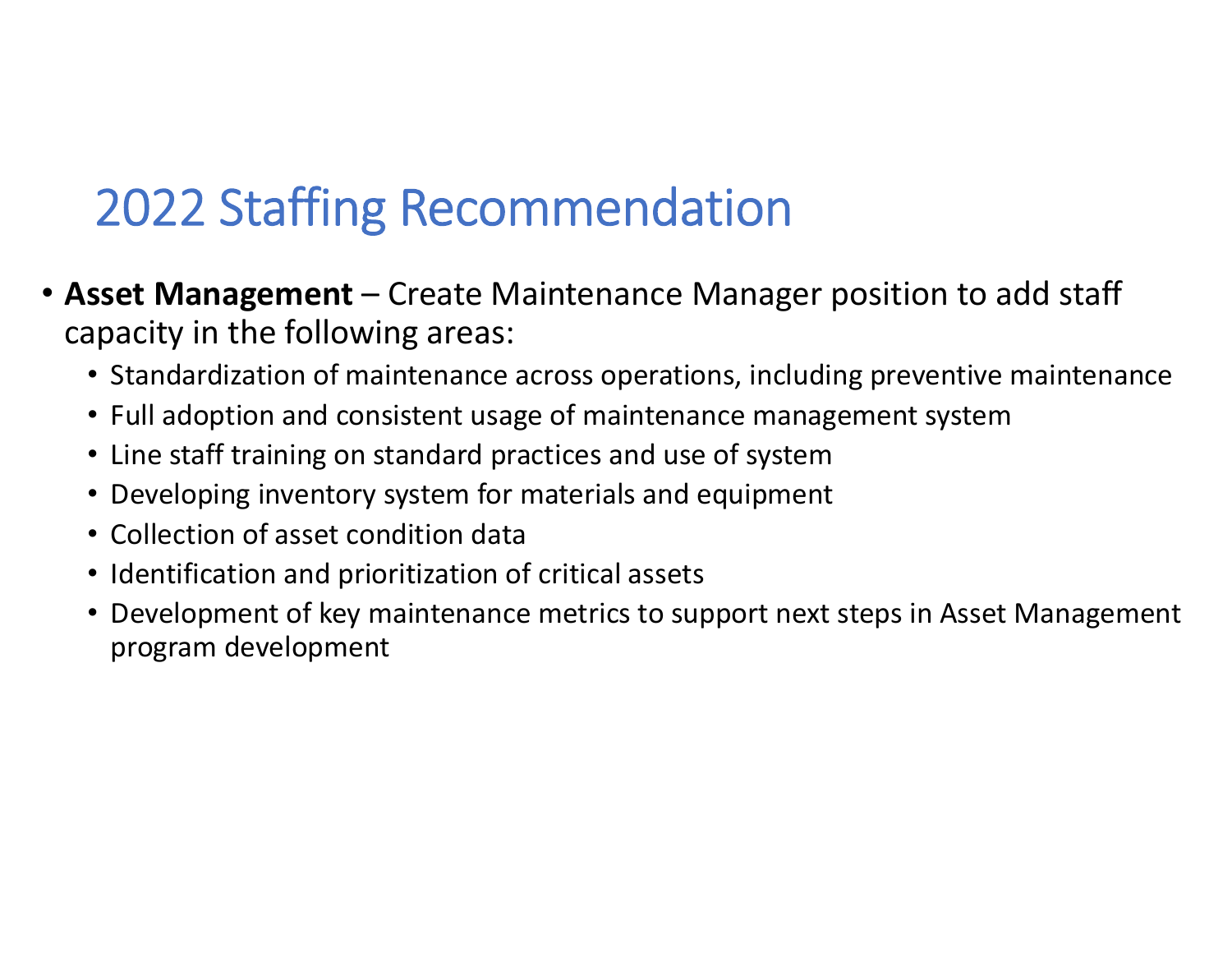#### **Future Staffing Approach for Asset Management**